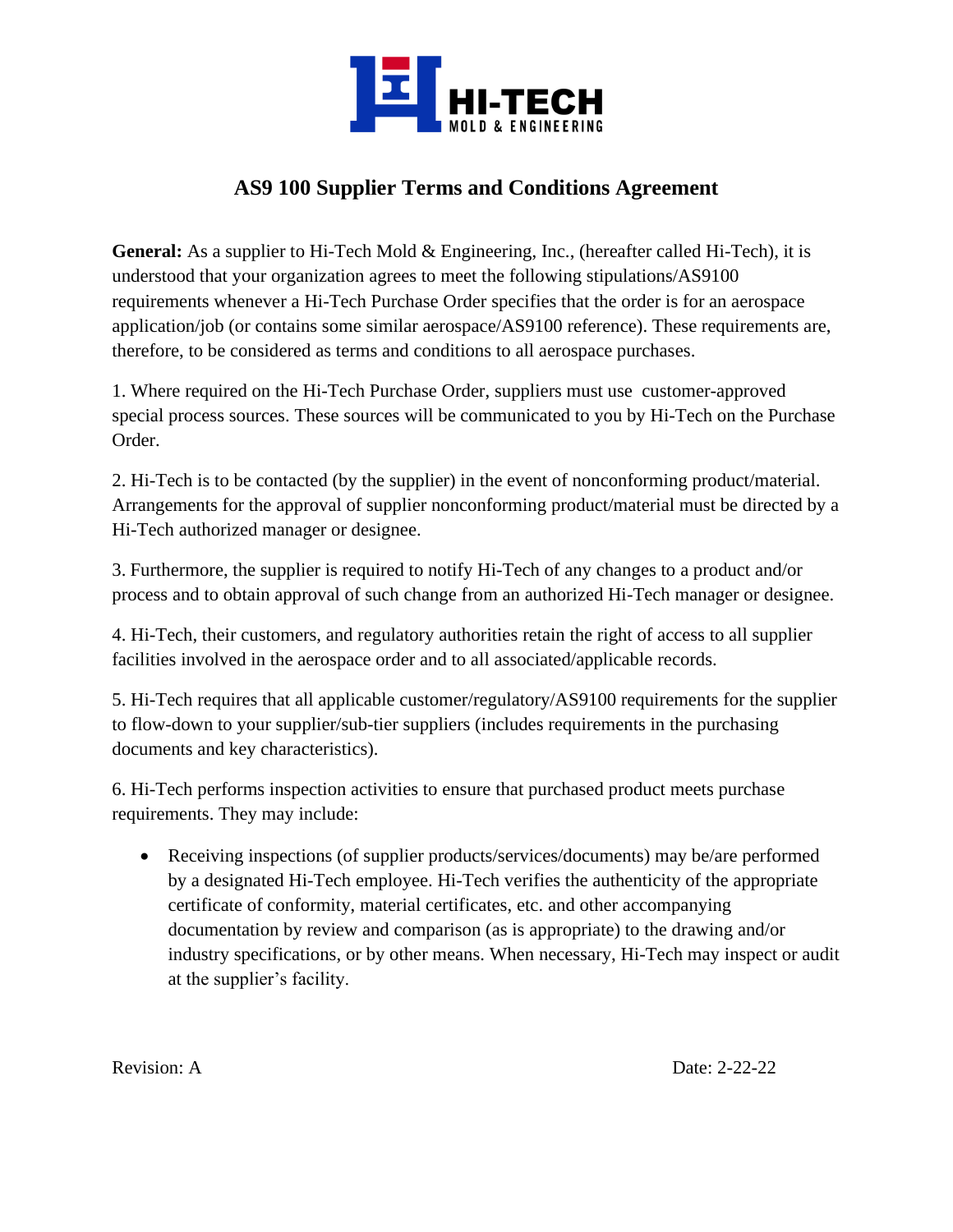

- All incoming finished parts, bar stock, forgings, special tooling, or any item that is used in the manufacture of aerospace parts must be boxed or otherwise protected during shipping.
- Hi-Tech retains the right to refuse any shipment because of damage that may occur because of improper packaging, etc. and return it to the supplier for replacement at the supplier's cost.
- The supplier shall provide suitable processes for the prevention, detection, and removal of foreign objects as detailed in the AS 9100 (revision D) standard, sections 8.1, 8.5.1 (o.), and 8.5.4 (b.).
- Furthermore, products are inspected to ensure they meet requirements (dimensions, etc.) and the results are recorded (as appropriate). All processes and special processes (anodizing, heat treat etc.) where the compliance cannot be verified by inspections will require a Certificate of Conformity.

7. When appropriate, Hi-Tech may delegate the inspection authority to one of its approved suppliers. Hi-Tech will communicate the inspection requirements and maintain a record of those approved to carry out such inspections.

8. When Hi-Tech or its customer intends to perform verification at the supplier's premises, Hi-Tech will first state the intended verification arrangements and the method of product release. This information will be communicated on the Hi-Tech Purchase Order or via another acceptable purchasing arrangement.

9. Where specified in the contract, Hi-Tech's customer or customer's representative will be afforded the right to verify at the supplier's premises and Hi-Tech's premises that subcontracted product conforms to specified requirements. Verification by the customer is not used by Hi-Tech as evidence of effective control of quality by the supplier and shall not absolve Hi-Tech nor its supplier of the responsibility to provide acceptable product, nor shall it preclude subsequent rejection by the customer.